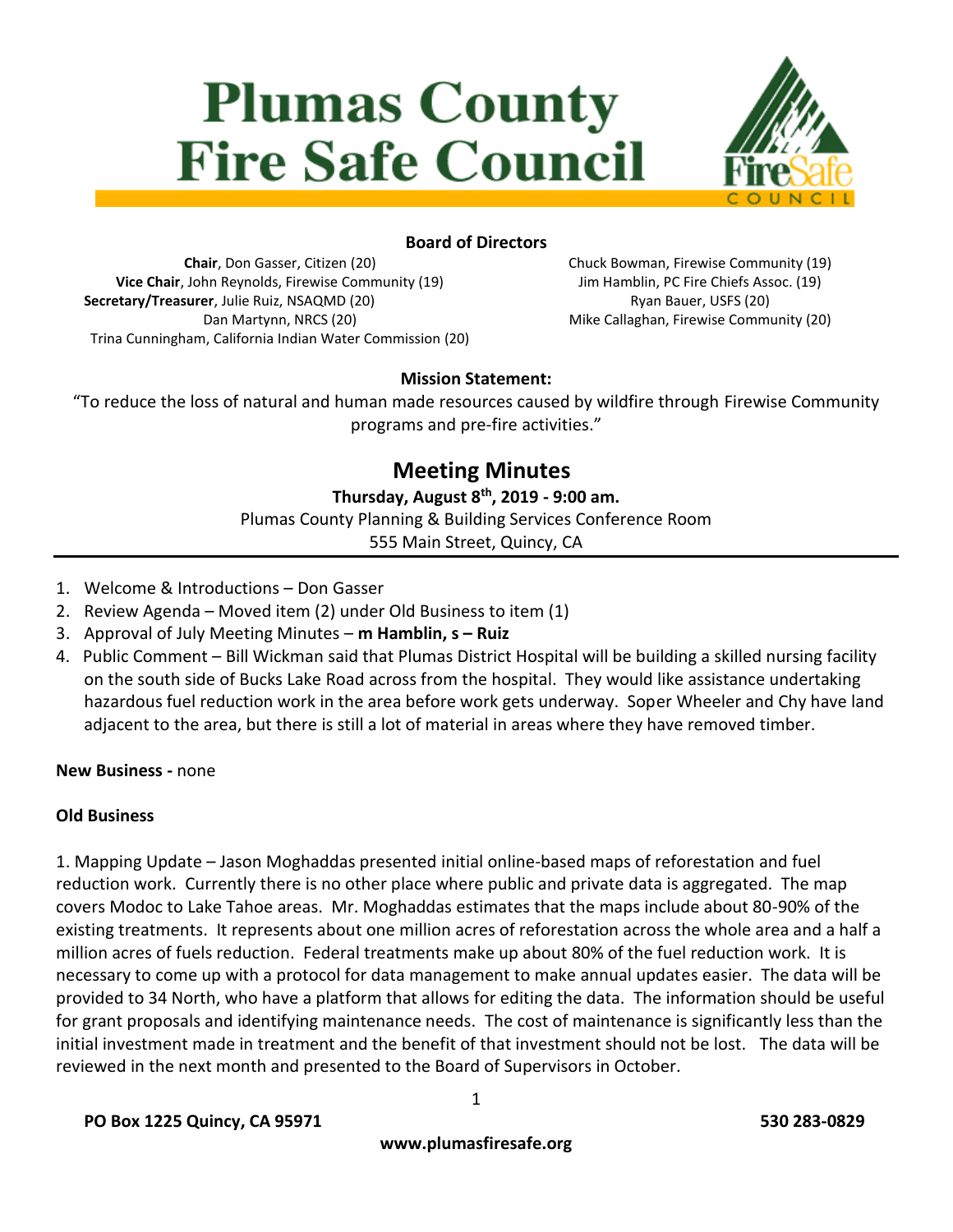Don Gasser commented that the treatments do a good job of encircling communities. Mr. Moghaddas agreed that it's an opportunity to look across boundaries and link efforts.

Phil Noia asked how far back the data goes because there are some early QLG projects that require maintenance. Mr. Moghaddas said that data as far back as the early 2000s in the most useful. Jim Crane pointed out that the map does show return entries to sites with multiple treatments.

Mr. Gasser asked if prescription is indicated on the maps. Mr. Moghaddas said that the original data set is preserved so that users can find that information.

Dave Kinateder asked if producing the maps revealed trends in accomplishments over time. Mr. Moghaddas said that the QLG effort was apparent in the work that got done on the ground.

Mr. Crane said that adding a planning data set would be the next step.

Trina Cunningham added that the state will be very interested in this data as they are evaluating how to direct funding.

2. CWPP Revision Update – Sue McCourt said that updates from the County Planning and Building Departments, as well as an updated fire station map, have been integrated into the CWPP.

# **Updates**

- 1. Standing Reports and Discussion
	- **Plumas County Office of Emergency Services (OES):** Sue McCourt said that the County now has the capability to participate in the Integrated Public Alert and Warning System. However, it will only be utilized in a significant event. CodeRed is still the best option for local information. John Reynolds asked if the County ever does tests of the CodeRed system. Mrs. McCourt said that it has been done during evacuation exercises, but that it costs money every time it is used.
	- **CAL FIRE:** Chief Christopherson said that the Governor's executive order, signed July 31<sup>st</sup>, announced the hire of four hundred seasonal firefighters. However, CAL FIRE can't find qualified people to hire. Additional State funding is supporting emergency funds, the C130 program, and delivery of new Blackhawk helicopters. The Lassen-Modoc Unit will be receiving one of the Blackhawks as soon as a new hangar is built for it. It will be used to service Plumas County as well. There have been staffing changes in Fire Prevention on the unit. There is a transfer coming to the unit, but they likely won't be stationed in Plumas as expected. There has not been significant fire activity in the area. Mr. Noia asked about the status of the Unit Vegetation Program Manager. Chief Christopherson said that someone started in the position this week.

Mr. Gasser pointed out that the Lassen National Forest has been providing firefighter training. He asked if they have been finding qualified people to hire. Nick Bunch said that most of the opportunity for recently trained individuals to get involved will be through prescribed fire.

 **USFS Hazardous Fuels Reduction:** Jennifer Ericson (Almanor Ranger District, Lassen National Forest) gave an update on the Warner Valley evacuation route signs. She said that the 1,800 acre Warner Valley prescribed burn project is being put off until spring because specialist reports are needed to update the NEPA. They are working with the Sierra Institute on planning for the West Shore WUI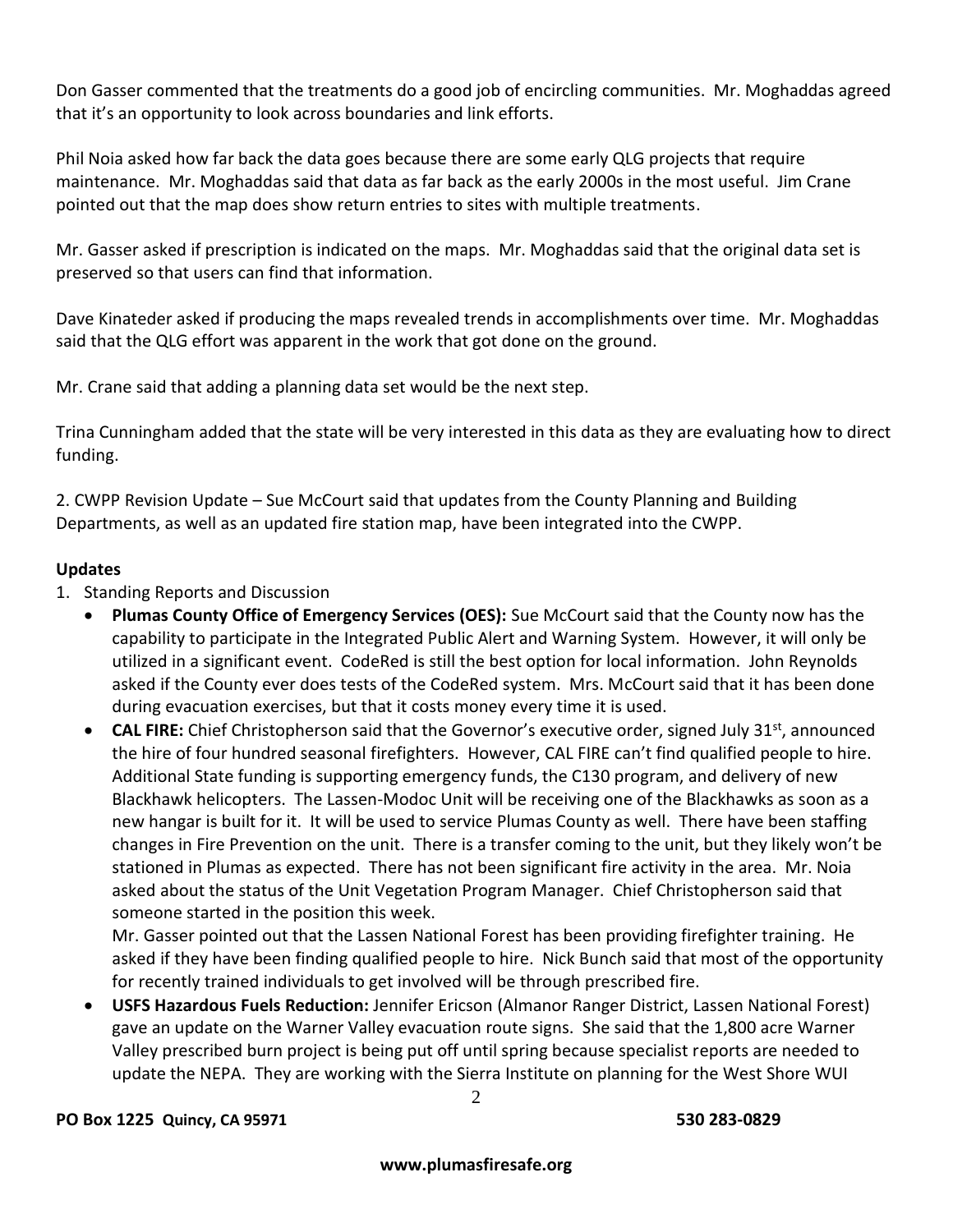project and Robbers Creek restoration project, which will be released for public comment soon. Humbug Valley is going into escrow with the Maidu Summit Consortium and the District is looking at doing a hazardous fuel reduction project in the Big Springs area. Ms. Ericson said that planning capacity has been lost and that they are turning to partners for assistance. Nick Bunch added that the Almanor Ranger District expands through four different counties, so there are multiple partners including the Tehama RCD that are providing planning assistance. He said that lack of funding on the Forest is an issue, but staffing is the bigger challenge. Mr. Bunch has been working with Sierra Pacific Industries and Collins Pine Co to share data. They have been responsive to working in areas that tie into Forest fuels projects.

Dave Kinateder (Mt. Hough Ranger District, Plumas National Forest) said that the commercial timber owner involvement has increased compared to in the past. He said that there is a lot of work being done on the Bucks project. There has been some negative public reaction to the work. The Twain West timber sale that was awarded last year is almost complete. The larger Butterfly Twain project has virtually every acre accounted for shortly after planning through Sierra Nevada Conservancy, CAL FIRE CCI, and Forest funds. There has not been much fire activity. Mr. Gasser asked when the piles on the Bucks project are likely to be burned. Mr. Kinateder said that there is not much capacity and the number of piles on the landscape is increasing. He followed that it is up to the Ranger to set priorities. They may do full service contracts in the future where the operator returns to burn the piles. Mr. Kinateder is hoping to utilize the California Conservation Corps to get a lot of work done. He also shared that there is a company out of Redding that takes small diameter material to make fence posts. He said there may be a private lands application, too.

- **Natural Resource Conservation Service:** Not present
- **Northern Sierra Air Quality Management District:** Julie Ruiz announced that the Air Quality Management District has received another grant to support five years of stove change outs in the greater Portola area. She suggested that more people in Portola may take advantage of the chipping program now that the city just passed a residential burn ban.
- **Industry Representatives:** Not present
- **Tribal Representatives:** Alisha Wilson from the Maidu Summit Consortium said that she is working with the Fire Safe Council to get contracts in place to involve Traditional Ecological Knowledge consultants in the Plumas Collaborative Forest Health project. She said that the Maidu Summit Consortium has been developing its own programs which will bring an indigenous element to projects, particularly with regards to burning.

Trina Cunningham from the California Indian Water Commission said she is working with state and federal leadership on water issues, which are linked to fire issues. She noted that there is a difference between tribal cultural fire and prescriptive fire. She has participated in an evaluation of the differences with the Karuk tribe and anticipates that in September the Mendocino National Forest will share a model that can be used by other National Forests. There was recently a presentation by the Department of Water Resources to the Integrated Regional Water Management team. In that presentation it was stated that the Upper Feather River is ranked the highest fire risk in California by the agency. Dave Kinateder asked how to develop projects with tribes as the driving force. Ms. Wilson said that tribes need to be involved in planning prior to implementation. Ms. Cunningham shared relevant history about exclusionary laws and land ownership rights for native people. She said that as a result of this history mechanisms are still being identified to empower tribes in that capacity.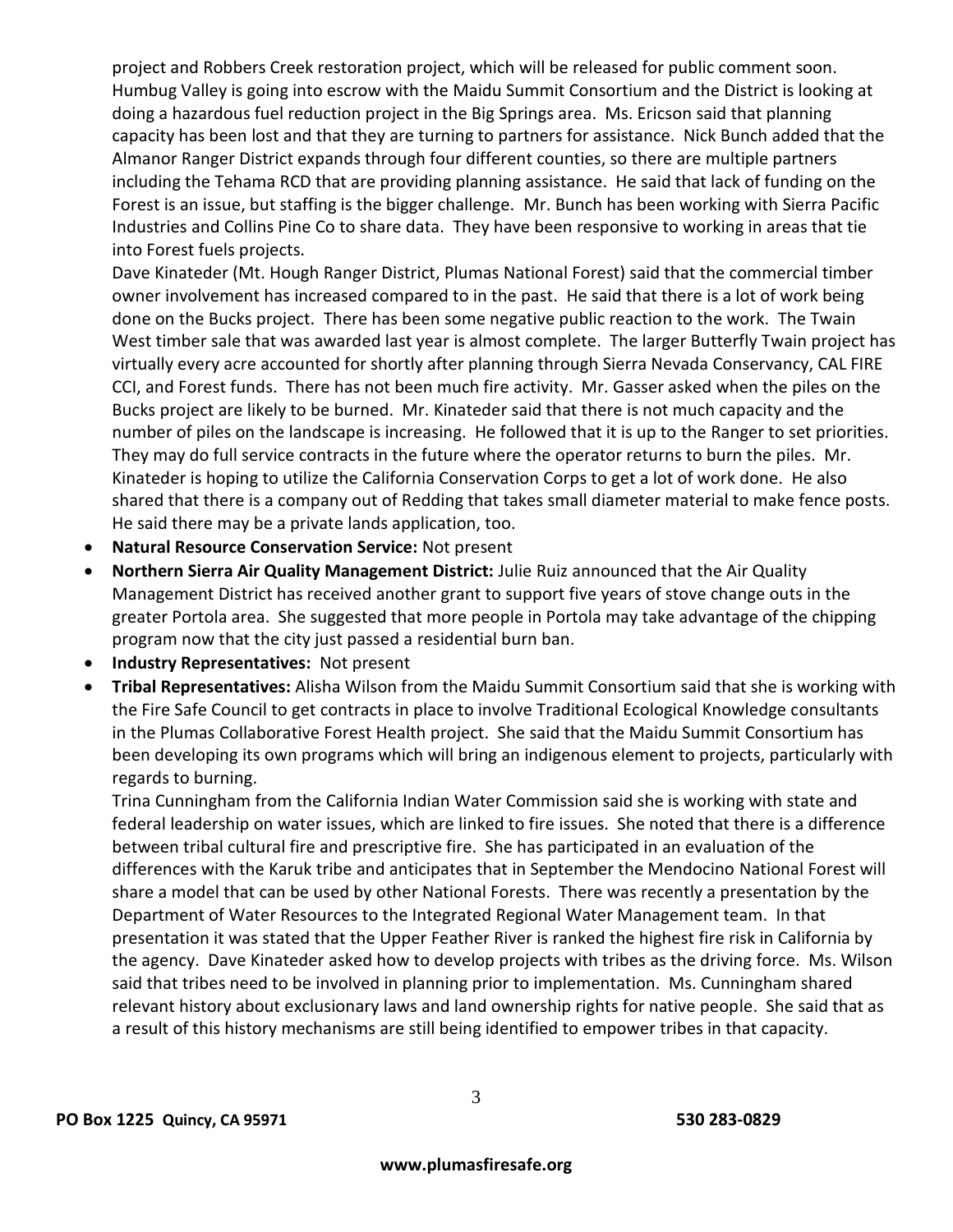- **UC Cooperative Extension:** Hannah Hepner shared an update from Ryan Tompkins about a preproposal submitted for a demonstration project at the UC Forestry Camp/Baker Forest in Meadow Valley. She also shared a flyer about a prescribed fire workshop that will be taking place at the camp on October 18<sup>th</sup> & 19<sup>th</sup>.
- **Feather River Stewardship Coalition:** The steering committee recently met to discuss an opportunity to submit a Collaborative Landscape Forest Restoration program proposal. The group decided to bring stakeholders together for a strategic planning summit this winter before submitting a proposal.
- **Plumas Underburn Cooperative:** Matt West announced a site visit to Old Highway following the Fire Safe Council meeting. He said that the Underburn Co-op has purchased some tools and that they will acquire a trailer next week. There are several training opportunities coming up including a TREX prescribed fire training exchange this November.

# **Firewise Communities:**

Don Gasser reminded Firewise representatives to share a success story with absentee landowners. He said that Napa County created an ordinance that requires defensible space to be cleared on neighboring properties within 100 feet of a structure.

**Chester** – Karen Lichti said their committee spend a week handing out flyers about Home Ignition Zone (HIZ) consultations and the chipping program in the Martin Ranch subdivision. There were three consultations as a result. Sierra Pacific Industries has finished a fuel break along Juniper Lake Rd and will start work on the Martin Ranch fuel break soon.

**Galeppi Ranch** – Dave Kinateder said that they have had success getting an absentee landowner with property in a critical saddle assistance from the NRCS.

#### **Sloat/Cromberg/Camp Layman** – no update.

**Graeagle** – Karen Neely said Valley Ranch has started doing bitter brush removal. A workday was held on an absentee landowner's property. Since then they have joined the Mohawk Valley Hazardous Fuel Reduction project.

Chuck Bowman said that Graeagle proper has a lot of inherited properties. Absentee landowners that need to do work will received a letter from the Fire District. The committee is in the process of developing a work day on one of these properties. The recent demonstration day in Graeagle had ten participants. Mr. Bowman displayed a yard sign that will be used on demonstration sites and where Home Ignition Zone consultations have resulted in significant work. A mailing was sent out to six hundred people in Graeagle. It resulted in two calls. A total of about a dozen HIZ consultations have been done in the last month. Mr. Bowman is working with Mohawk Meadows to make changes to their community's design document and to incorporate fuel reduction rules. Whitehawk has strong rules and a fine structure. Clio recently had a Firewise assessment.

**Smith Creek Ranch** – Mr. Bowman assisted with two HIZ consultations in Smith Creek Ranch last week. Their community has a requirement that all landowners will have a consultation.

**Grizzly Ranch** – John Reynolds said that in 2014 an amendment was added to the community's CC&Rs to include rules for work that would influence insurance availability. In 2016 they enacted another rule to address fuels and defensible space. In 2017 they issued letters stating that everyone needed to meet those standards. Last year they began implementing fines. Currently 13 out of 300 lots are out of compliance. At the Firewise day last Sunday the Fire Department did a presentation about the HIZ and evacuations. The community is considering developing street captains. There was a wildfire on Old Grizzly Road in July.

**Taylorsville** – Mike Yost said that an absentee landowner had a cistern covering that had caved in. Work to rebuild it has been contracted and, once complete, will be accessible by the fire department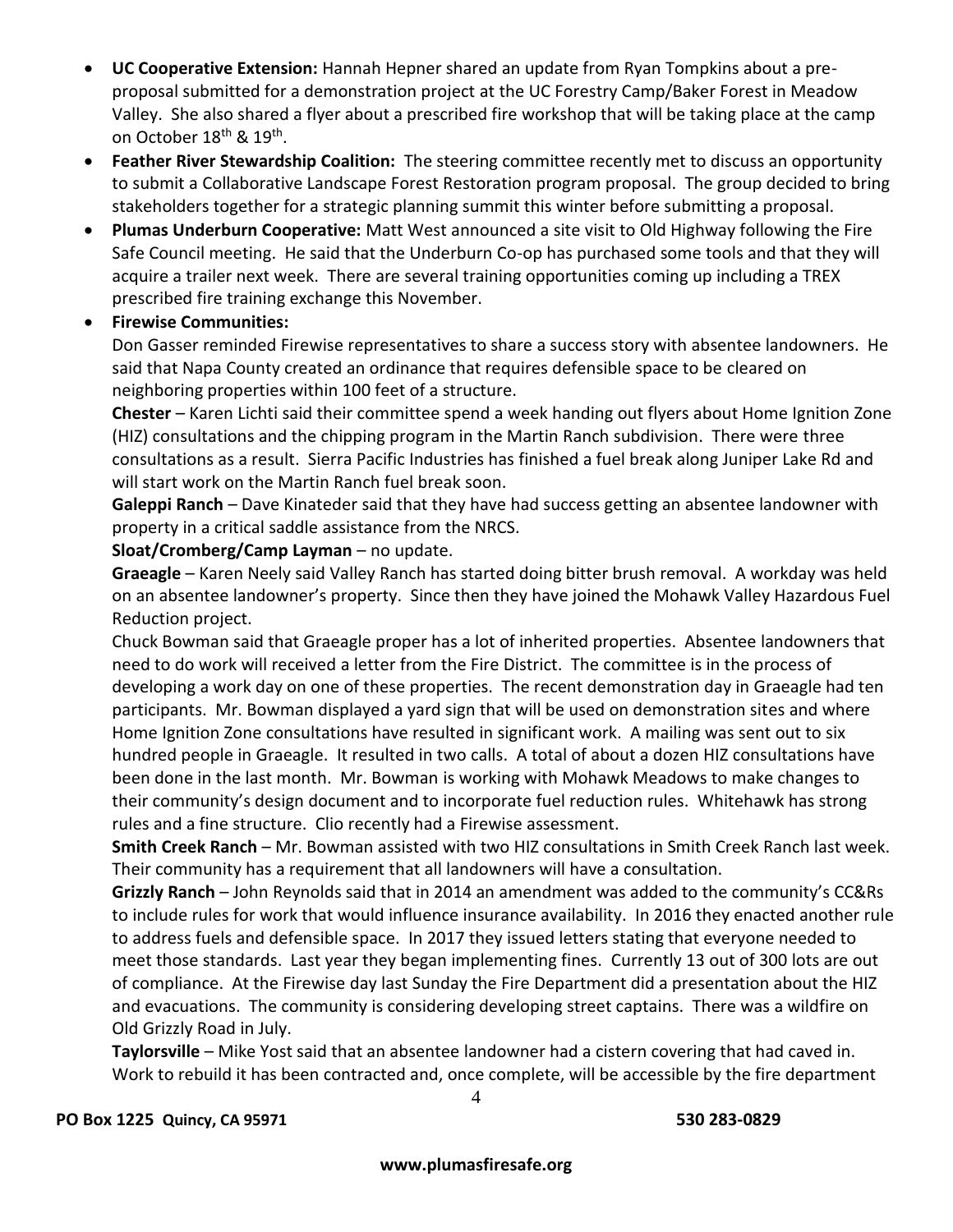to draft water. The Firewise committee has been distributing reflective address signs door to door along with informational brochures.

**Old Highway** – Sally McGowan reported that her neighborhood has twelve homes and have logged 356 hours of fuel reduction work, particularly on common boundaries between homes. She said there is a potential for the Plumas Underburn Co-op to burn in that area. Chris Coen has contacted 32 insurance companies and documented responses. So far there have been 16 refusals, 2 quotes, and 2 "maybes." The two companies offering a policy are utilizing the FAIR plan. Sue McCourt announced that Old Highway has just received their official Firewise recognition.

**Hamilton Branch/East Shore/Seneca** – These communities had a combined Firewise assessment at the beginning of the week.

**Not present/no update:** Almanor Pines, Mohawk Vista, Lake Almanor West, Plumas Eureka, Johnsville, Greenhorn Creek, Sloat/Cromberg/Camp Layman, Lake Almanor Country Club, Portola, Gold Mountain **Potential Communities:** Paxton Lodge, Feather River College, Genesee Woods, Meadow Valley, Hamilton Branch/Seneca, Clio, River Valley View

Sue McCourt said that an assessment will be scheduled for Hamilton Branch and Seneca and will include all of the East Shore of Lake Almanor.

Lori Simpson told Sue McCourt to expect to hear from Twain. They recently had a community meeting as a result of losing their insurance. The County Board of Supervisors will be writing a letter to the Insurance Commissioner, as other counties have done. The issue affects real estate and has become a crisis situation. Richard Stockton said that State Farm hasn't cancelled any policies. They give people two years to make recommended changes and no one has ignored the recommendations. He said that a landowner must be denied a policy by three insurance companies in order to be covered by the FAIR plan.

- **Tree Mortality Update:** Incidental mortality in white fir was noted.
- 2. Status of Current Grants –

**Senior/Disabled Defensible Space**: Mike McCourt reported that High Sierra Fire has completed about ninety residences. There are about fifteen remaining. Feedback has been positive. The Fire Safe Council has received a PG&E grant that allowed the addition of eleven new clients to the list.

**Chipping Program:** Gary Parque said that there has been high participation and that insurance issues have motivated a lot of people. He noted that about 34% of the grant funds have been spent in the first year of the three year grant.

**Hazardous Fuel Reduction Schedule** – Matt West said that there was a request for proposals issued for public lands in the CCI project. The bids are due September  $3^{rd}$ . This will be the first time that the Fire Safe Council is doing the contracting on public land. The Butterfly implementation contract has been awarded to Summitt Forestry and the Little Grass Valley contract was awarded to Imperial. Grapple piling continues at Bucks Lake. There were no questions about the HFR schedule. Hannah Hepner pointed out that implementation at Dixie Valley is complete.

3. Status of Grant Budgets – Hannah Hepner said that there are a few new cost centers included on the active grant status sheet, all of the agreements still require execution.

4. Status of Potential Projects/Grant Opportunities – Ms. Hepner said that she submitted pre-proposals to the Sierra Nevada Conservancy for planning on the Greenhorn Ranch HFR project and for implementation of the Forest Service's Lakes Basin project. The result of the Stevens requests won't be known until September at the earliest.